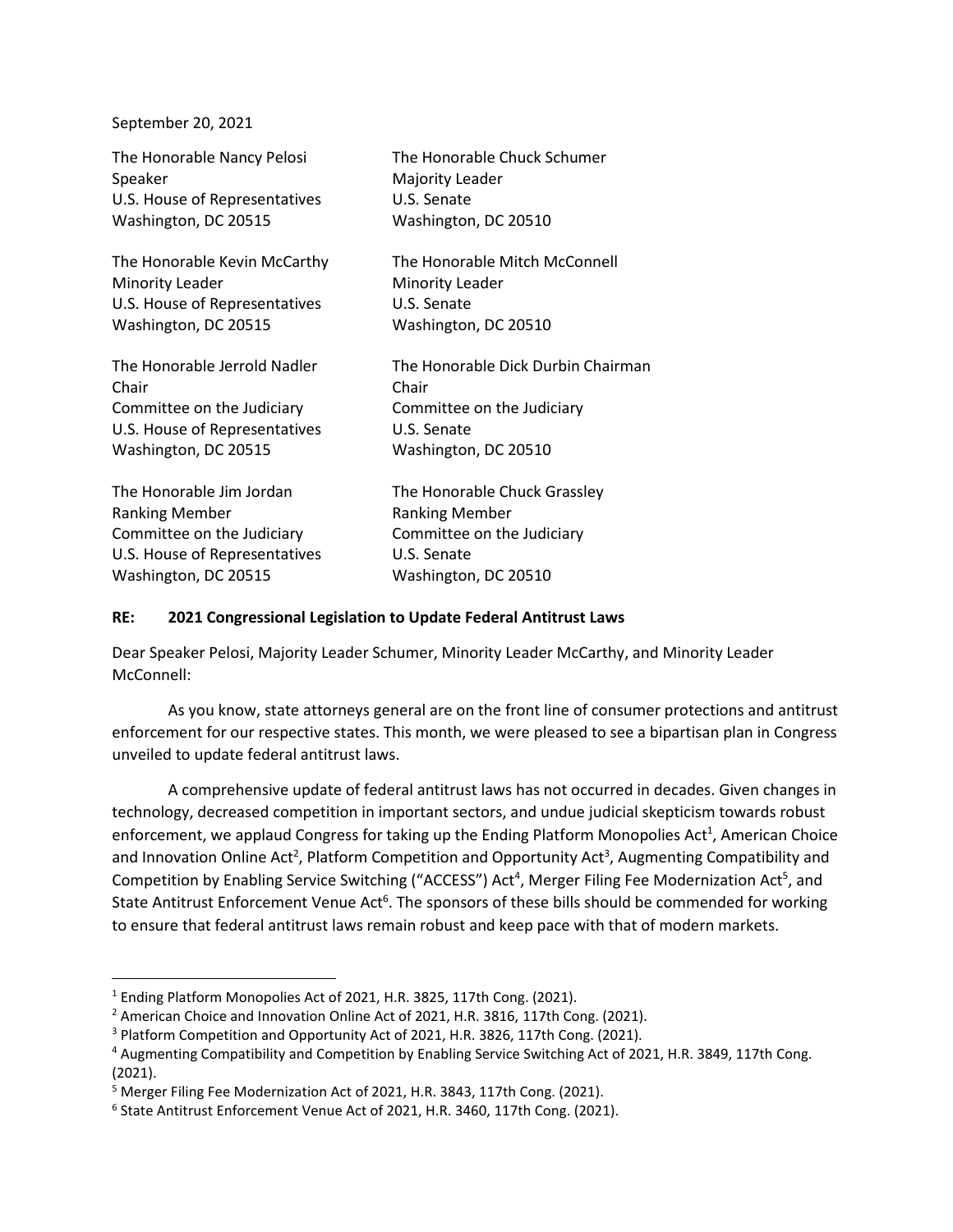As state attorneys general, we are very supportive of Congress' efforts to modernize federal antitrust laws. As the antitrust bills move forward from the House Committee on the Judiciary for consideration by the full House of Representatives and, eventually, the Senate, we encourage Congress to continue making improvements to these important measures. These include provisions to further enhance consumer protections from unlawful and irresponsible mergers and business practices as well as necessary improvements to ensure that competition and innovation are not stifled. In addition, we urge Congress to include in the legislation a provision confirming that the states are sovereigns that stand on equal footing with federal enforcers under federal antitrust law, including with regard to the timing of challenging anticompetitive mergers and other practices.

As Congress considers how best to improve antitrust law, we encourage the House and Senate to prioritize protecting competition and innovation. We welcome the opportunity to discuss suggestions to address these critical considerations and to improve any of the proposed laws. We stand ready and willing to share our experience with members of Congress, including how our antitrust enforcement efforts have met inappropriate skepticism in the courts, as Attorneys General Peterson and Weiser recently explained in testimony before the House Antitrust Subcommittee<sup>7</sup>.

As H.R. 3825, H.R. 3816, H.R. 3826, H.R. 3849, H.R. 3843, and H.R. 3460 advance in the lawmaking process, we look forward to working with the House of Representatives and the Senate and being a resource to your members. It is critical, as we do so, that we advance measures to promote competition and that we not let this moment pass. There is simply too much at stake.

Sincerely,

 $(1)Q_{1}e_{r}$ 

Phil Weiser Communication Communication Douglas Peterson Colorado Attorney General Nebraska Attorney General

Letitia James **V** Herbert H. Slatery III

Rob Bonta William Tong

New York Attorney General New York Attorney General

California Attorney General **Connecticut Attorney General** 

<sup>&</sup>lt;sup>7</sup> Reviving Competition, Part 3: Strengthening the Laws to Address Monopoly Power: Hearing Before the Subcomm. on Antitrust, Commercial, and Administrative Law, 117th Cong. (2021) (Testimony of Phillip J. Weiser and Doug Peterson).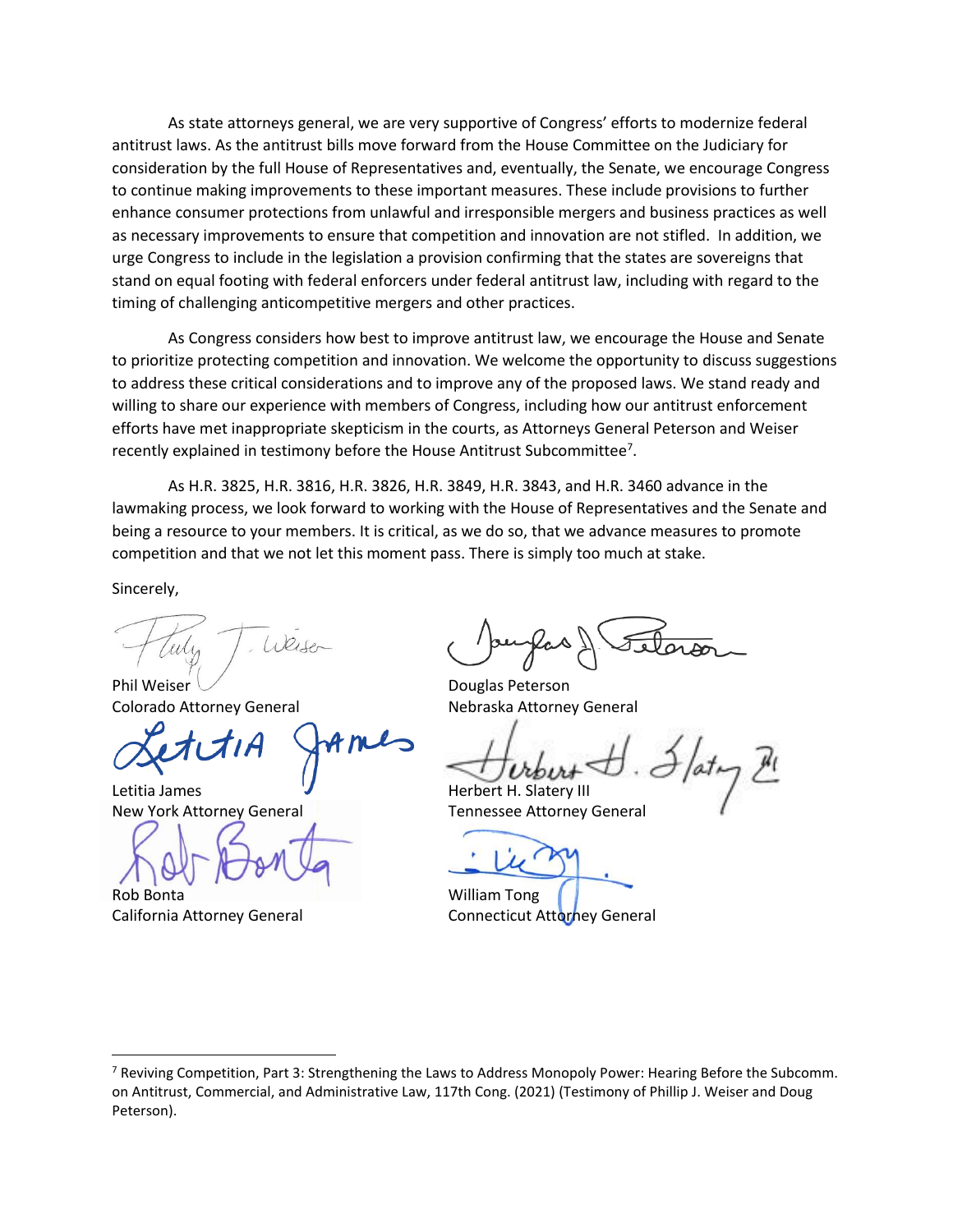ming athleen

Kathleen Jennings Karl A. Racine

Leevin Taitano Camacho Charles Clare E. Connors

 $\mathscr{L}$ 

Lawrence Wasden Kwame Raoul Idaho Attorney General **Illinois Attorney General** 

Miller

Tom Miller **Jeff Landry** 

anon M. Frey

Aaron M. Frey **Brian Frosh** 

Maura Healey **Dana Nessel** Massachusetts Attorney General Michigan Attorney General

Keith Ellison **Aaron D. Ford Aaron D. Ford** Minnesota Attorney General Nevada Attorney General

 $\mathcal{C}$ .

John M. Formella **Hector Balderas** New Hampshire Attorney General New Mexico Attorney General

Josh Stein Wayne Stenehjem North Carolina Attorney General North Dakota Attorney General

Delaware Attorney General **District of Columbia Attorney General** 

Guam Attorney General **Hawaii Attorney General** 

Iowa Attorney General Louisiana Attorney General<br>Agaven h. Frey

Maine Attorney General Maryland Attorney General